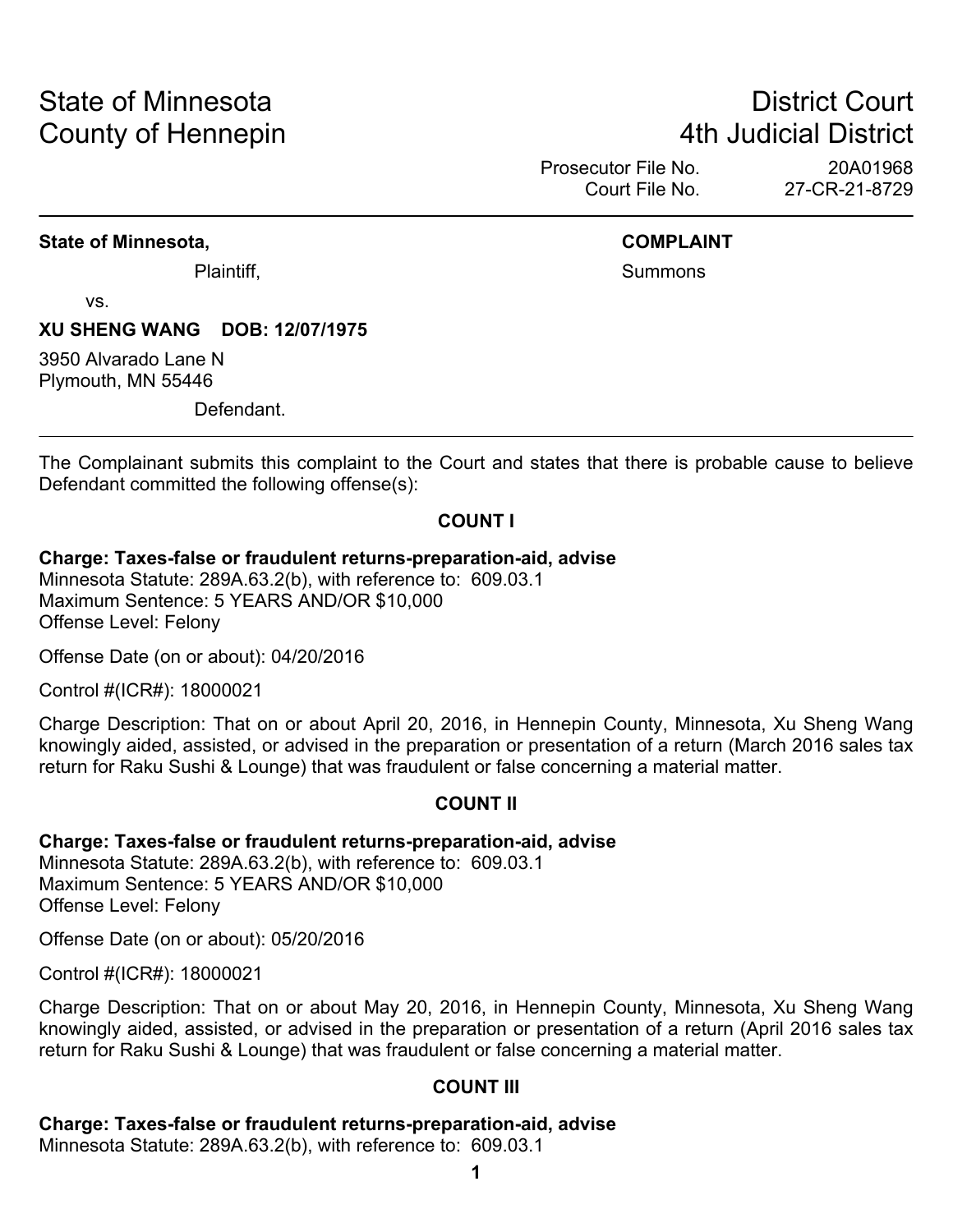Maximum Sentence: 5 YEARS AND/OR \$10,000 Offense Level: Felony

Offense Date (on or about): 06/20/2016

Control #(ICR#): 18000021

Charge Description: That on or about June 20, 2016, in Hennepin County, Minnesota, Xu Sheng Wang knowingly aided, assisted, or advised in the preparation or presentation of a return (May 2016 sales tax return for Raku Sushi & Lounge) that was fraudulent or false concerning a material matter.

#### **COUNT IV**

**Charge: Taxes-false or fraudulent returns-preparation-aid, advise**

Minnesota Statute: 289A.63.2(b), with reference to: 609.03.1 Maximum Sentence: 5 YEARS AND/OR \$10,000 Offense Level: Felony

Offense Date (on or about): 07/20/2016

Control #(ICR#): 18000021

Charge Description: That on or about July 20, 2016, in Hennepin County, Minnesota, Xu Sheng Wang knowingly aided, assisted, or advised in the preparation or presentation of a return (June 2016 sales tax return for Raku Sushi & Lounge) that was fraudulent or false concerning a material matter.

#### **COUNT V**

#### **Charge: Taxes-false or fraudulent returns-preparation-aid, advise**

Minnesota Statute: 289A.63.2(b), with reference to: 609.03.1 Maximum Sentence: 5 YEARS AND/OR \$10,000 Offense Level: Felony

Offense Date (on or about): 08/17/2016

Control #(ICR#): 18000021

Charge Description: That on or about August 17, 2016, in Hennepin County, Minnesota, Xu Sheng Wang knowingly aided, assisted, or advised in the preparation or presentation of a return (July 2016 sales tax return for Raku Sushi & Lounge) that was fraudulent or false concerning a material matter.

#### **COUNT VI**

#### **Charge: Taxes-false or fraudulent returns-preparation-aid, advise**

Minnesota Statute: 289A.63.2(b), with reference to: 609.03.1 Maximum Sentence: 5 YEARS AND/OR \$10,000 Offense Level: Felony

Offense Date (on or about): 09/16/2016

Control #(ICR#): 18000021

Charge Description: That on or about September 16, 2016, in Hennepin County, Minnesota, Xu Sheng Wang knowingly aided, assisted, or advised in the preparation or presentation of a return (August 2016 sales tax return for Raku Sushi & Lounge) that was fraudulent or false concerning a material matter.

#### **COUNT VII**

#### **Charge: Taxes-false or fraudulent returns-preparation-aid, advise**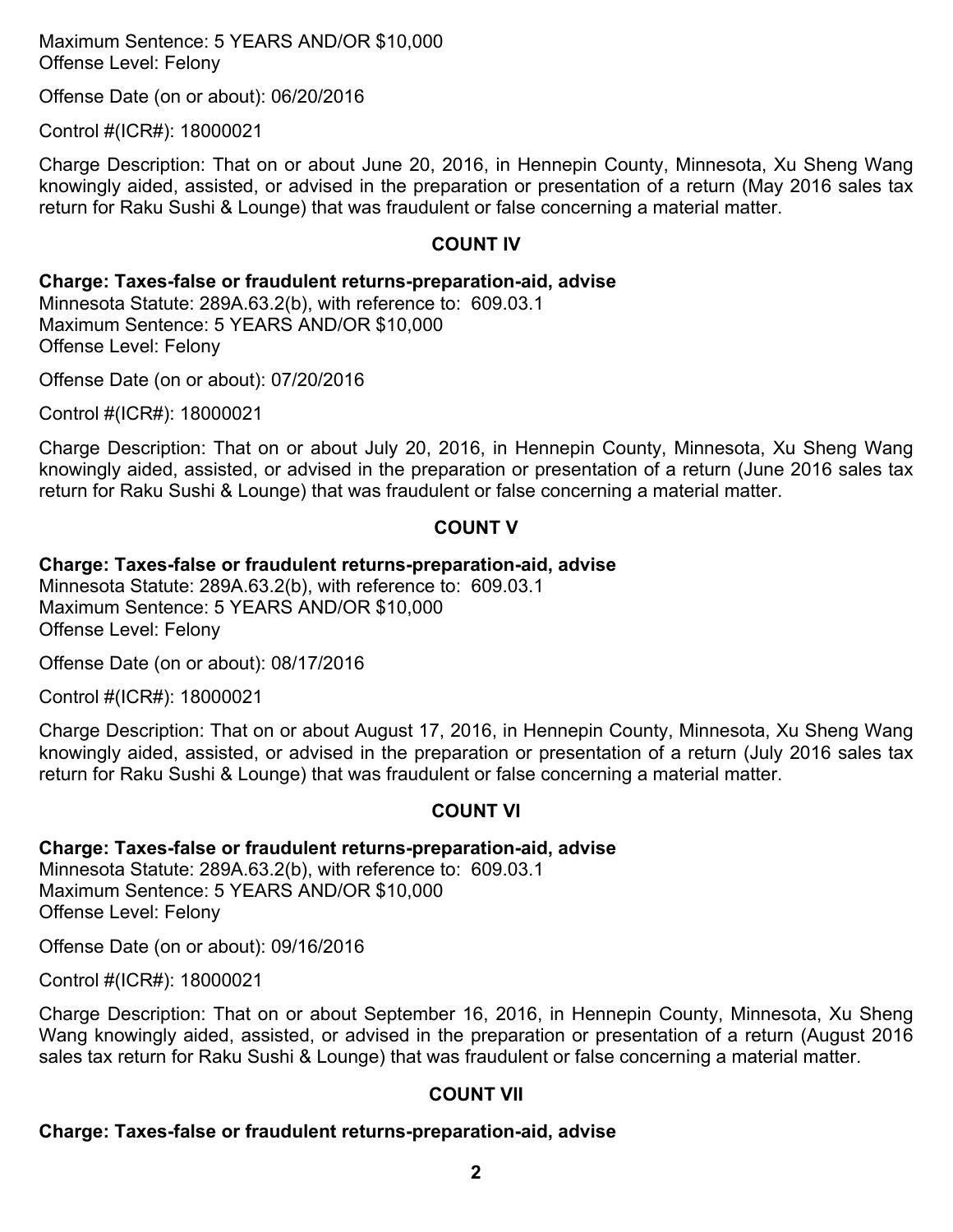Minnesota Statute: 289A.63.2(b), with reference to: 609.03.1 Maximum Sentence: 5 YEARS AND/OR \$10,000 Offense Level: Felony

Offense Date (on or about): 10/17/2016

Control #(ICR#): 18000021

Charge Description: That on or about October 17, 2016, in Hennepin County, Minnesota, Xu Sheng Wang knowingly aided, assisted, or advised in the preparation or presentation of a return (September 2016 sales tax return for Raku Sushi & Lounge) that was fraudulent or false concerning a material matter.

#### **COUNT VIII**

#### **Charge: Taxes-false or fraudulent returns-preparation-aid, advise**

Minnesota Statute: 289A.63.2(b), with reference to: 609.03.1 Maximum Sentence: 5 YEARS AND/OR \$10,000 Offense Level: Felony

Offense Date (on or about): 11/21/2016

Control #(ICR#): 18000021

Charge Description: That on or about November 21, 2016, in Hennepin County, Minnesota, Xu Sheng Wang knowingly aided, assisted, or advised in the preparation or presentation of a return (October 2016 sales tax return for Raku Sushi & Lounge) that was fraudulent or false concerning a material matter.

#### **COUNT IX**

#### **Charge: Taxes-false or fraudulent returns-preparation-aid, advise**

Minnesota Statute: 289A.63.2(b), with reference to: 609.03.1 Maximum Sentence: 5 YEARS AND/OR \$10,000 Offense Level: Felony

Offense Date (on or about): 12/19/2016

Control #(ICR#): 18000021

Charge Description: That on or about December 19, 2016, in Hennepin County, Minnesota, Xu Sheng Wang knowingly aided, assisted, or advised in the preparation or presentation of a return (November 2016 sales tax return for Raku Sushi & Lounge) that was fraudulent or false concerning a material matter.

#### **COUNT X**

#### **Charge: Taxes-false or fraudulent returns-preparation-aid, advise**

Minnesota Statute: 289A.63.2(b), with reference to: 609.03.1 Maximum Sentence: 5 YEARS AND/OR \$10,000 Offense Level: Felony

Offense Date (on or about): 01/20/2017

Control #(ICR#): 18000021

Charge Description: That on or about January 20, 2017, in Hennepin County, Minnesota, Xu Sheng Wang knowingly aided, assisted, or advised in the preparation or presentation of a return (December 2016 sales tax return for Raku Sushi & Lounge) that was fraudulent or false concerning a material matter.

#### **COUNT XI**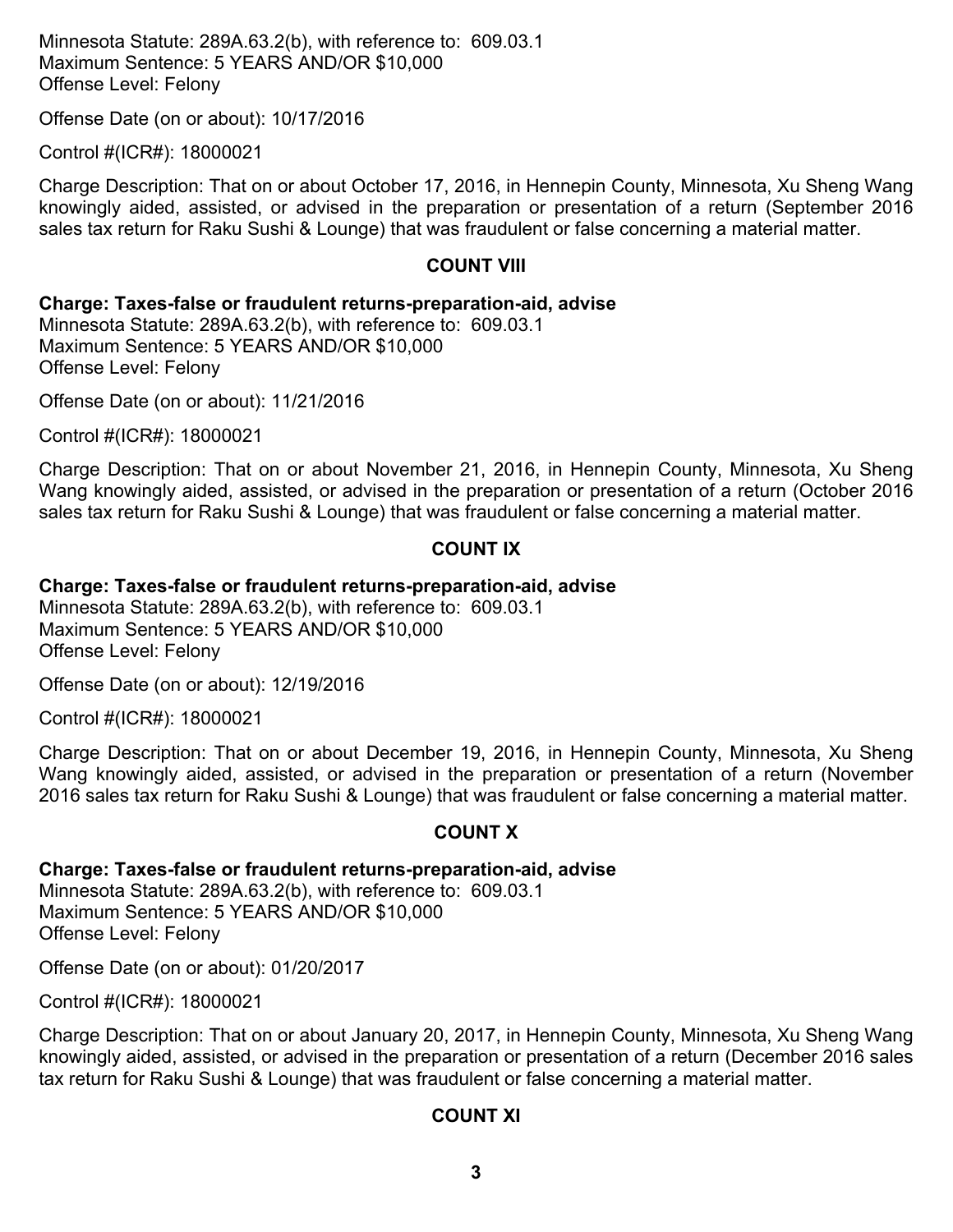#### **Charge: Taxes-false or fraudulent returns-preparation-aid, advise**

Minnesota Statute: 289A.63.2(b), with reference to: 609.03.1 Maximum Sentence: 5 YEARS AND/OR \$10,000 Offense Level: Felony

Offense Date (on or about): 03/20/2017

Control #(ICR#): 18000021

Charge Description: That on or about March 20, 2017, in Hennepin County, Minnesota, Xu Sheng Wang knowingly aided, assisted, or advised in the preparation or presentation of a return (February 2017 sales tax return for Raku Sushi & Lounge) that was fraudulent or false concerning a material matter.

#### **COUNT XII**

#### **Charge: Taxes-false or fraudulent returns-preparation-aid, advise**

Minnesota Statute: 289A.63.2(b), with reference to: 609.03.1 Maximum Sentence: 5 YEARS AND/OR \$10,000 Offense Level: Felony

Offense Date (on or about): 04/17/2017

Control #(ICR#): 18000021

Charge Description: That on or about April 17, 2017, in Hennepin County, Minnesota, Xu Sheng Wang knowingly aided, assisted, or advised in the preparation or presentation of a return (March 2017 sales tax return for Raku Sushi & Lounge) that was fraudulent or false concerning a material matter.

#### **COUNT XIII**

#### **Charge: Taxes-false or fraudulent returns-preparation-aid, advise**

Minnesota Statute: 289A.63.2(b), with reference to: 609.03.1 Maximum Sentence: 5 YEARS AND/OR \$10,000 Offense Level: Felony

Offense Date (on or about): 05/19/2017

Control #(ICR#): 18000021

Charge Description: That on or about May 19, 2017, in Hennepin County, Minnesota, Xu Sheng Wang knowingly aided, assisted, or advised in the preparation or presentation of a return (April 2017 sales tax return for Raku Sushi & Lounge) that was fraudulent or false concerning a material matter.

#### **COUNT XIV**

#### **Charge: Taxes-false or fraudulent returns-preparation-aid, advise**

Minnesota Statute: 289A.63.2(b), with reference to: 609.03.1 Maximum Sentence: 5 YEARS AND/OR \$10,000 Offense Level: Felony

Offense Date (on or about): 06/16/2017

Control #(ICR#): 18000021

Charge Description: That on or about June 16, 2017, in Hennepin County, Minnesota, Xu Sheng Wang knowingly aided, assisted, or advised in the preparation or presentation of a return (May 2017 sales tax return for Raku Sushi & Lounge) that was fraudulent or false concerning a material matter.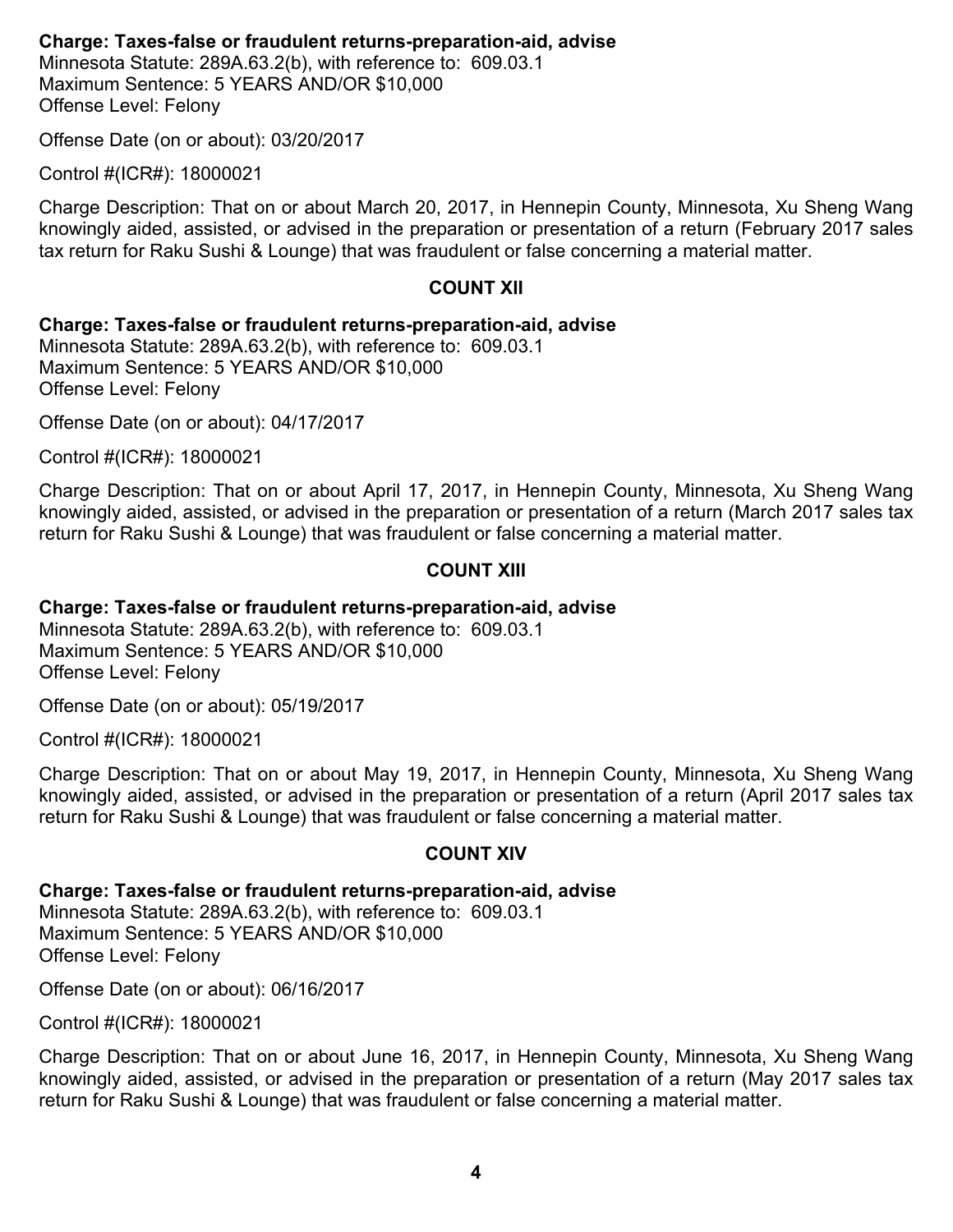### **STATEMENT OF PROBABLE CAUSE**

Your Complainant is a Revenue Special Investigator with the Criminal Investigation Division ("CID" herein) of the Minnesota Department of Revenue ("MDOR" herein), and in that capacity, is familiar with tax procedures and requirements of the State of Minnesota and has access to tax records for both individuals and business entities in the State of Minnesota. Your Complainant believes the following facts establish probable cause:

On March 29, 2018, CID investigators began investigating two restaurants, co-defendant RAKU SUSHI & LOUNGE ("Raku SLP" herein) located in St. Louis Park, Hennepin County, Minnesota and Raku ("Raku EDA" herein) in Edina, Hennepin County, Minnesota, after the Sales and Use Tax Division at MDOR had been auditing Raku SLP and found information supporting sales suppression through use of a sales suppression device (also known as a "zapper") and underreporting of sales and ownership ties to Raku EDA. Defendant XU SHENG WANG (DOB 12/7/1975) aka "Jacky," and his business partner and codefendant, Su Qian (DOB 4/13/1978), aka "Audrey" were identified as the main shareholders and operators of the restaurants. As described in more detail below, the investigation revealed that Wang and Qian had lowered the taxable sales at both restaurants and provided the manipulated sales amounts to their accountant, Ning "Amber" Liu, for both restaurants. Because Liu relied on the fraudulent numbers provided to her by Wang and Qian, the sales tax returns in almost every month from March 2016 through June 2017 materially misrepresented the sales at Raku SLP and Raku EDA.

Evidence that the taxable sales had been lowered included the discovery of daily sales reports for Raku SLP from March 2016 through June 2017. These records were compared to records that had been provided to MDOR auditors by Qian and the records showed different amounts of sales for the same days. Two USBs containing software capable of suppressing sales were also found in Qian's purse. Further, an analysis of the POS systems for the restaurants showed that sales suppression had occurred within the system.

### Initial Investigation

The investigation began with a thorough look at the business records associated with the restaurants to confirm that Qian and Wang were the owners and operators. According to Secretary of State records, Raku, Inc. (Raku EDA) was filed with the Secretary of State on October 13, 2009 and listed Wang as an incorporator and Qian as the CEO. A review of MDOR's records showed that Wang was listed as a business corporate officer for Raku EDA and that it was required to file monthly sales and use tax returns beginning on January 1, 2010. Investigators discovered that Raku EDA. had been filing S-Corp returns from 2010 through 2018. The K-1 documents showed Qian as the 70% owner of the business and Wang as a 30% owner.

Secretary of State records indicated that Raku Sushi & Lounge's (Raku SLP) incorporation paperwork was filed on April 10, 2012. In the paperwork, Qian was listed as the registered agent and an incorporator, and on the website, Qian was listed as the CEO. MDOR's records showed Qian as a business corporate officer for Raku SLP, and Wang was listed as the e-services Master for the filing account. Records showed that Raku SLP had been filing S-Corp returns for tax periods 2012 through 2018. The K-1 documents showed Qian owned 50% of the company while Wang owned 30% and another individual, B.J.W., was a 20% owner.

Investigators examined numerous records obtained in the course of the investigation including daily sales reports for Raku SLP from January 2016 through part of May 2017 that were provided to auditors in August 2017. Investigators also subpoenaed bank records for the businesses and discovered that Raku SLP and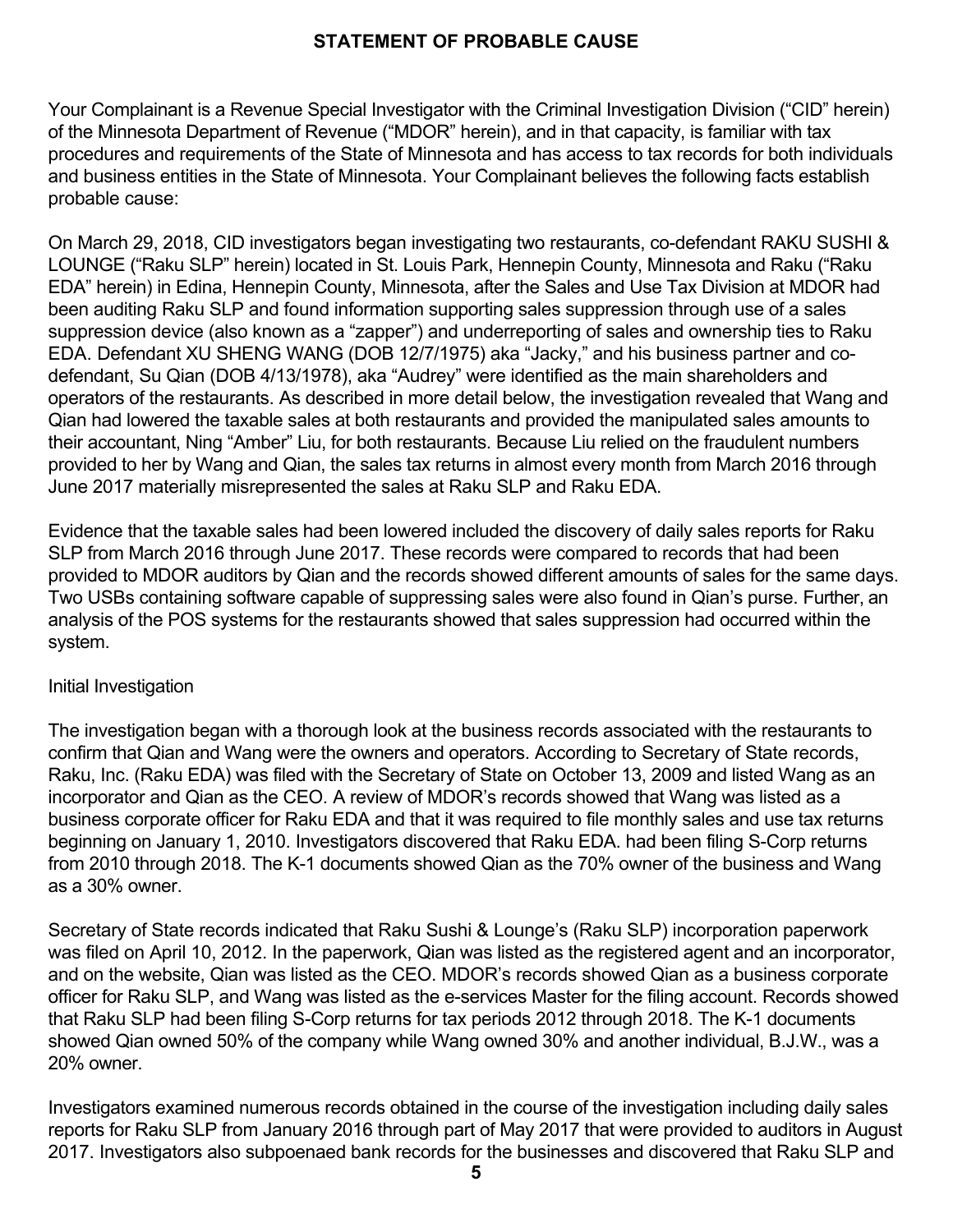Raku EDA had several bank and credit card accounts which authorized either or both Wang and Qian to act on behalf of these entities. Bank records showed no cash deposits into the businesses' respective checking accounts, but there were large unexplained withdrawals (approximately \$566,000 in 2016, approximately \$500,000 in 2017, and approximately \$103,000 in the first three months of 2018) that did not appear to be related to payroll or identified as shareholder income. Wang and Qian completed most of these withdrawals.

Investigators also obtained records from the merchant services used by Raku EDA and Raku SLP. These records (minus 7.725% tax and 15% tip) were compared to the actual reported sales to determine an approximation of cash sales and cash percentages. This showed that the yearly cash percentages for these restaurants appeared to be much lower than the Minnesota audit standards for restaurants concerning cash sales.

#### Search Warrants

On July 17, 2018, six search warrants were executed at the homes of Qian, Wang, and B.J.W., as well as the two restaurants and Ning Liu's office of Liu, Inc. CPA.

In Qian's home, investigators found daily sales reports for Raku EDA and Raku SLP as well as a composition book with Raku SLP daily reports and credit card reports for a number of months. An audit notice for Raku EDA was also found amongst these records. Investigators found a purchase agreement for the software license and hardware for a point of sale system on September 27, 2017 from JHL Tech Inc. to Raku EDA. Investigators also found two USB drives in Qian's purse in her home that contained business and personal information and an executable program called Happy World.exe, a program that can be used to suppress sales. Forensics showed that the Happy World program was created on one of the USBs on November 12, 2012 and created on the other drive on March 25, 2016. The Happy World programs on both USBs were last accessed on May 3, 2018.

At Raku EDA, investigators found daily sales reports for both Raku EDA and Raku SLP and two POS systems were seized. A notebook was found with information about the point of sale system, and on one page, the words "Happy World" were written. This was followed by written instructions to delete and remove selected orders and rearrange order numbers.

### Analysis of Records and Tax Deficiency

Investigators compared the records found in Qian's home and restaurants to the records that had been provided to MDOR during the initial audit. The comparison revealed discrepancies between the two sets of financial records. For example, the sales report for August 13, 2016 that had been provided during the audit of Raku SLP showed 94 orders that totaled \$3,691.03 plus \$292.37 in tax for a sales total of \$3,983.40. Investigators found a different sales report in the basement of Qian's residence for August 13, 2016 that showed the same amount of orders (94) but a larger total of sales and tax on those sales. Specifically, the sales amounted to \$4,033.53 plus \$320.23 in tax for a total of \$4,353.76. The comparison of these reports showed that, between March 2016 and May 2017, the sales reports used to prepare the tax returns for Raku SLP consistently showed lower sales amounts than the sales reports found in Qian's home and the restaurants. Using these reports, investigators determined that Defendant and Qian had methodically under-reported sales at Raku SLP by the following amounts:

March 2016: \$7,478 of under-reported sales April 2016: \$6,340 of under-reported sales May 2016: \$4,429 of under-reported sales June 2016: \$6,514 of under-reported sales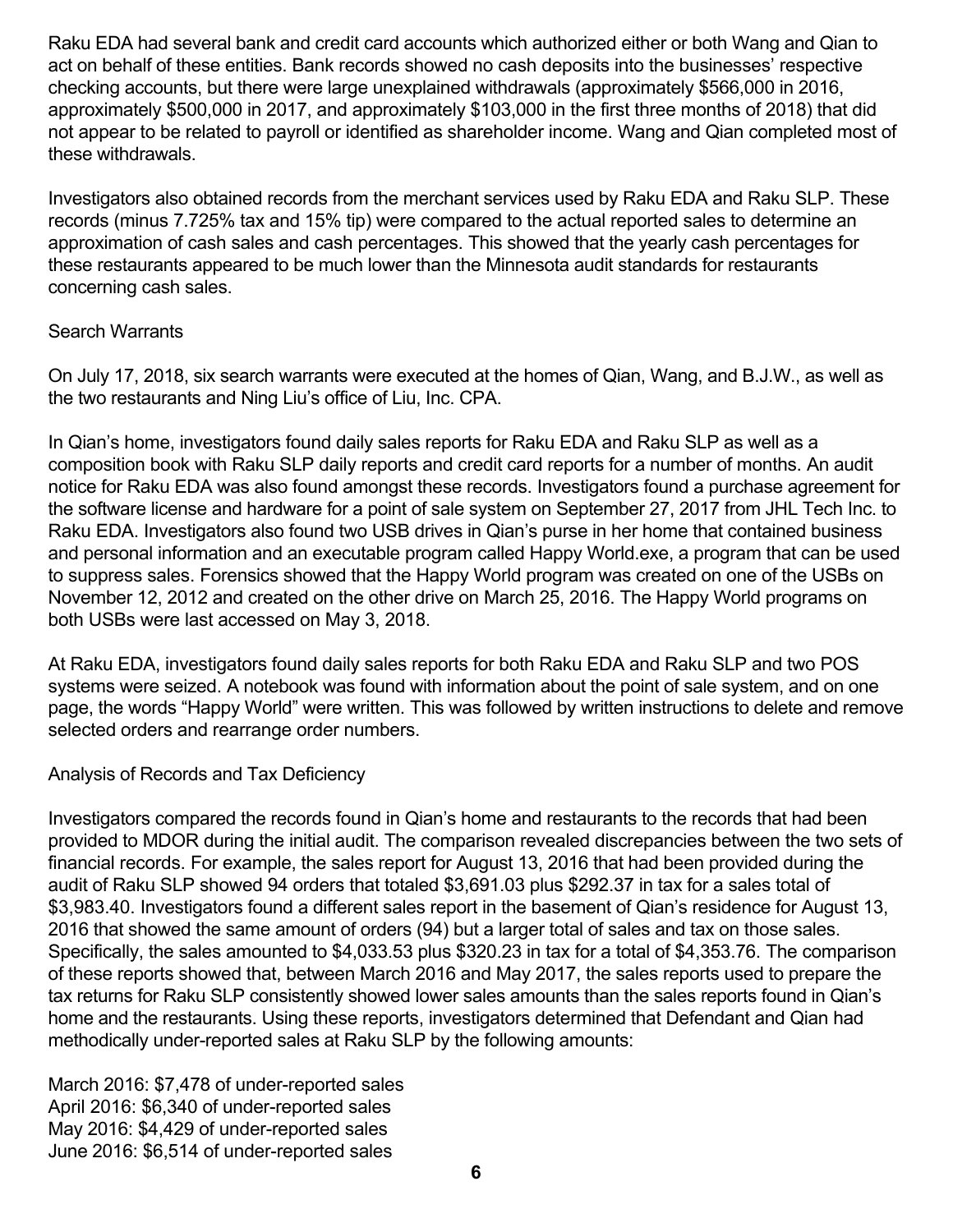July 2016: \$6,023 of under-reported sales August 2016: \$5,358 of under-reported sales September 2016: \$5,005 of under-reported sales October 2016: \$4,889 of under-reported sales November 2016: \$4,926 of under-reported sales December 2016: \$658.26 of under-reported sales February 2017: \$5,329 of under-reported sales March 2017: \$4,538 of under-reported sales April 2017: \$5,905 of under-reported sales May 2017: \$25,527 of under-reported sales

A tax deficiency was calculated based on the under-reported sales for this time period that showed a total of \$11,257.12 in outstanding tax, penalties, and interest was due.

Additionally, the POS systems seized from Raku EDA and Raku SLP were both analyzed for evidence that a sales suppression device had been used. Both databases showed evidence of sales suppression. POS systems can be used to void orders for legitimate purposes such as when an order is placed through a food delivery service like DoorDash. The DoorDash order is received electronically by the restaurant and entered separately into the POS system so the restaurant kitchen knows what to prepare. After this, the orders are voided because they are paid at a later date by the food delivery company. Voiding a ticket cancels the ticket, but the order line item in the POS database would remain. However, through the use of a suppression sales device like Happy World, the user can delete whole line items and orders or reduce all sales by a specified percentage. These types of alterations leave behind traces of evidence such as gaps in the order detail numbers and order times that do not make sense.

Investigators analyzed the Raku EDA POS database for sales information between July 21, 2017 and July 16, 2018. The data obtained and estimates drawn from the data are shown below:

- A. Total Missing Line Items: 76,435
- B. Average Line Item Price of Recorded Sales: \$8.46
- C. Estimated Missing Sales (A x B): \$646,640.10
- D. Estimated Unremitted Sales Tax (C x Sales Tax Rate): \$54,451.33

Investigators also analyzed the Raku SLP POS database for sales information between April 11, 2017 through July 16, 2018. The data obtained and estimates drawn from the data are shown below:

- A. Total Missing Line Items: 288,800
- B. Average Line Item Price of Recorded Sales: \$8.39
- C. Estimated Missing Sales (A x B): \$2,423,032
- D. Estimated Unremitted Sales Tax (C x Sales Tax Rate): \$185,204.07

The deleted line items indicate that a sales suppression device was used on the POS systems at Raku EDA and Raku SLP. The average line item price used in this calculation assumes that deleted sales follow the same pattern as the sales that were recorded in each respective POS database.

#### **Interviews**

Investigators interviewed B.J.W. who stated that he is a 20% owner at Raku SLP and his main role at the restaurant is working as a cook. He noted that Qian and Wang were the other owners. He stated that he does not run the POS system, but he has helped Wang run "dailies" previously when Wang is not there. He stated that he does not run monthly reports, but Wang turns over the reports to the accountant, Amber Liu.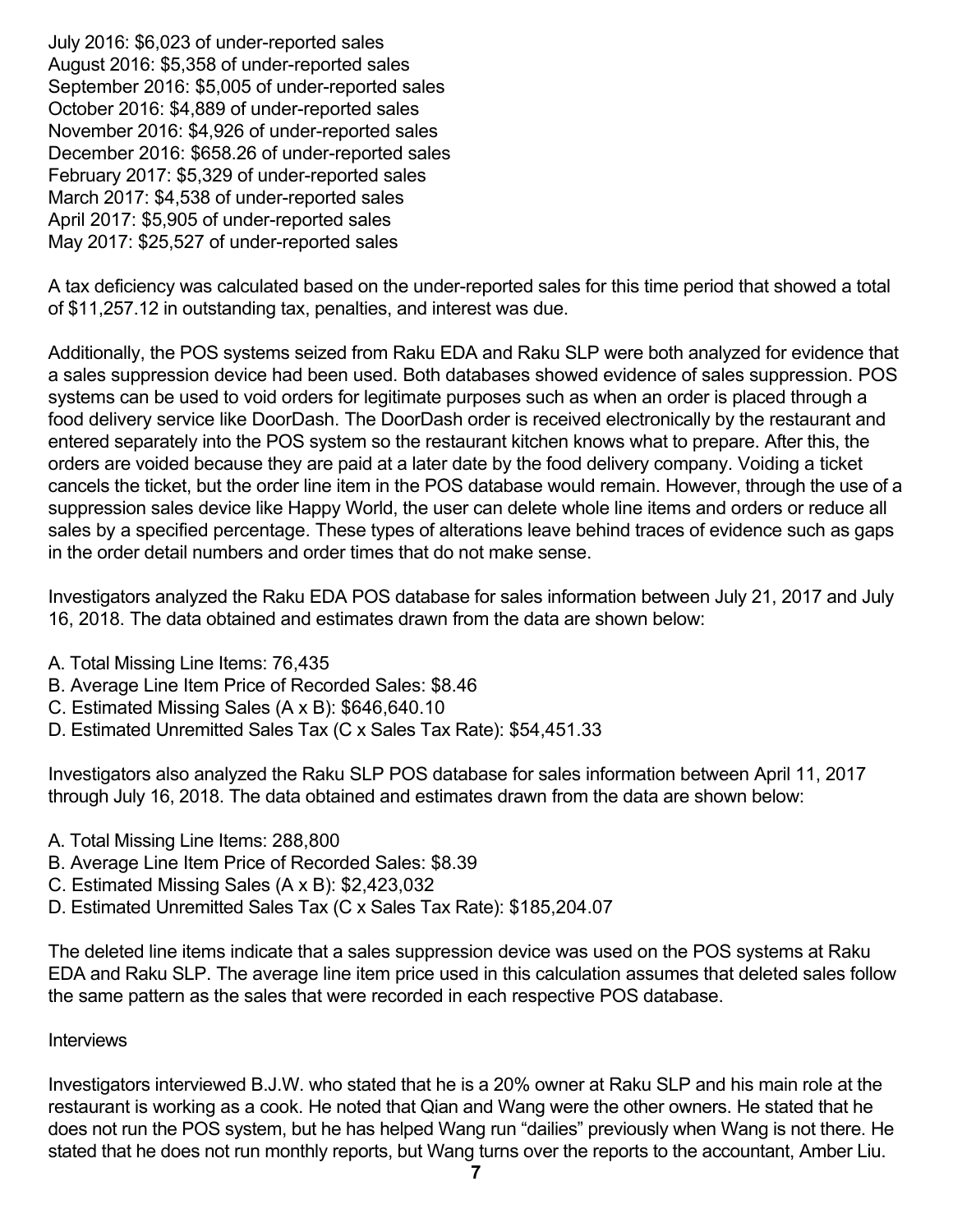B.J.W. reported that he receives a W-2 wage for his cooking duties and he also received dividends from the business, but there was no schedule for receiving the dividends.

Several employees at Raku EDA were also interviewed. One stated that he never touches the POS system and that Qian clocks him in and out. He said that Qian was the owner and she opens and closes the POS. The employee identified Wang as "the boss" and stated that Wang shuts down the computers when the restaurant closes. Another employee reported that she does not have a passcode for the POS (she used a square key for access), but some employees did use passcodes. She said that Qian is the main person on the POS system. She said that she sometimes closes the restaurant and runs daily reports and leaves them next to the POS for Wang or Qian. She reported that the reports are then stapled into a notebook. The employee told investigators that "Audrey" (Qian) runs the monthly reports.

Investigators spoke with Hailong ("Jeff") Li who confirmed that he operated a business that sold POS systems and a program named Happy World to various businesses. Li further reported that the Happy World program can be used to alter sales on a POS system, thereby lowering the business's sales tax that should be remitted. He believed that the customers who purchased Happy World from him were aware of the deletion and manipulation capabilities of the program. Li reported that he sold POS systems to Qian for her businesses Raku EDA and Raku SLP and that he dealt directly with Qian and gave her the instructions for the use of Happy World concerning the deleting of items and rearranging order numbers.

Wang is out of custody.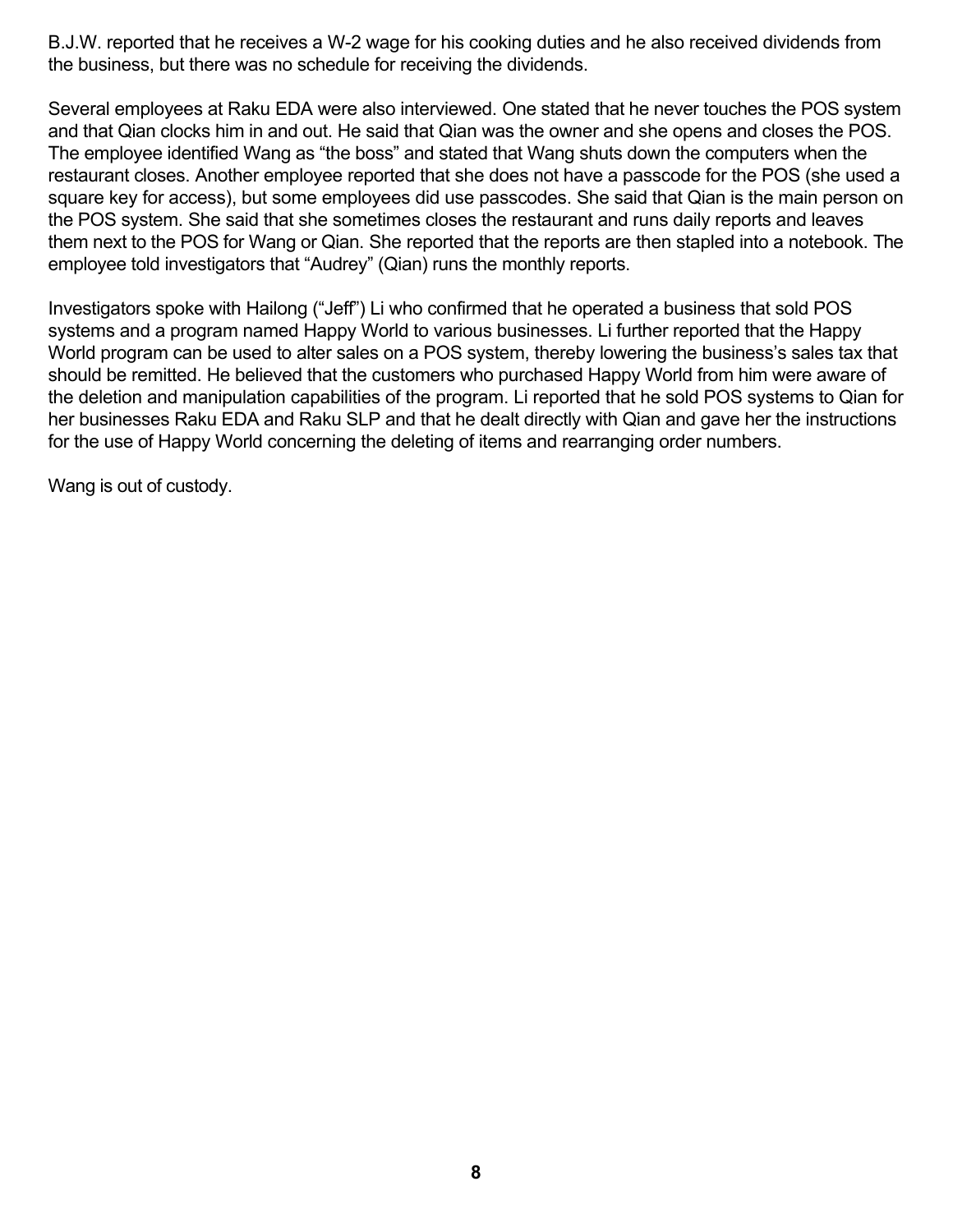#### **SIGNATURES AND APPROVALS**

Complainant requests that Defendant, subject to bail or conditions of release, be: (1) arrested or that other lawful steps be taken to obtain Defendant's appearance in court; or (2) detained, if already in custody, pending further proceedings; and that said Defendant otherwise be dealt with according to law.

Complainant declares under penalty of perjury that everything stated in this document is true and correct. Minn. Stat. § 358.116; Minn. R. Crim. P. 2.01, subds. 1, 2.

**Complainant** Gary Charboneau **Electronically Signed:** Revenue Special Investigator 600 Robert Street N St. Paul, MN 55146-6590 Badge: 12

05/05/2021 03:19 PM Ramsey County, Minnesota

05/05/2021 02:49 PM

Being authorized to prosecute the offenses charged, I approve this complaint.

**Prosecuting Attorney** Raina M. Urton **Electronically Signed:** Raina M. Urton 300 S 6th St Minneapolis, MN 55487 (612) 348-5550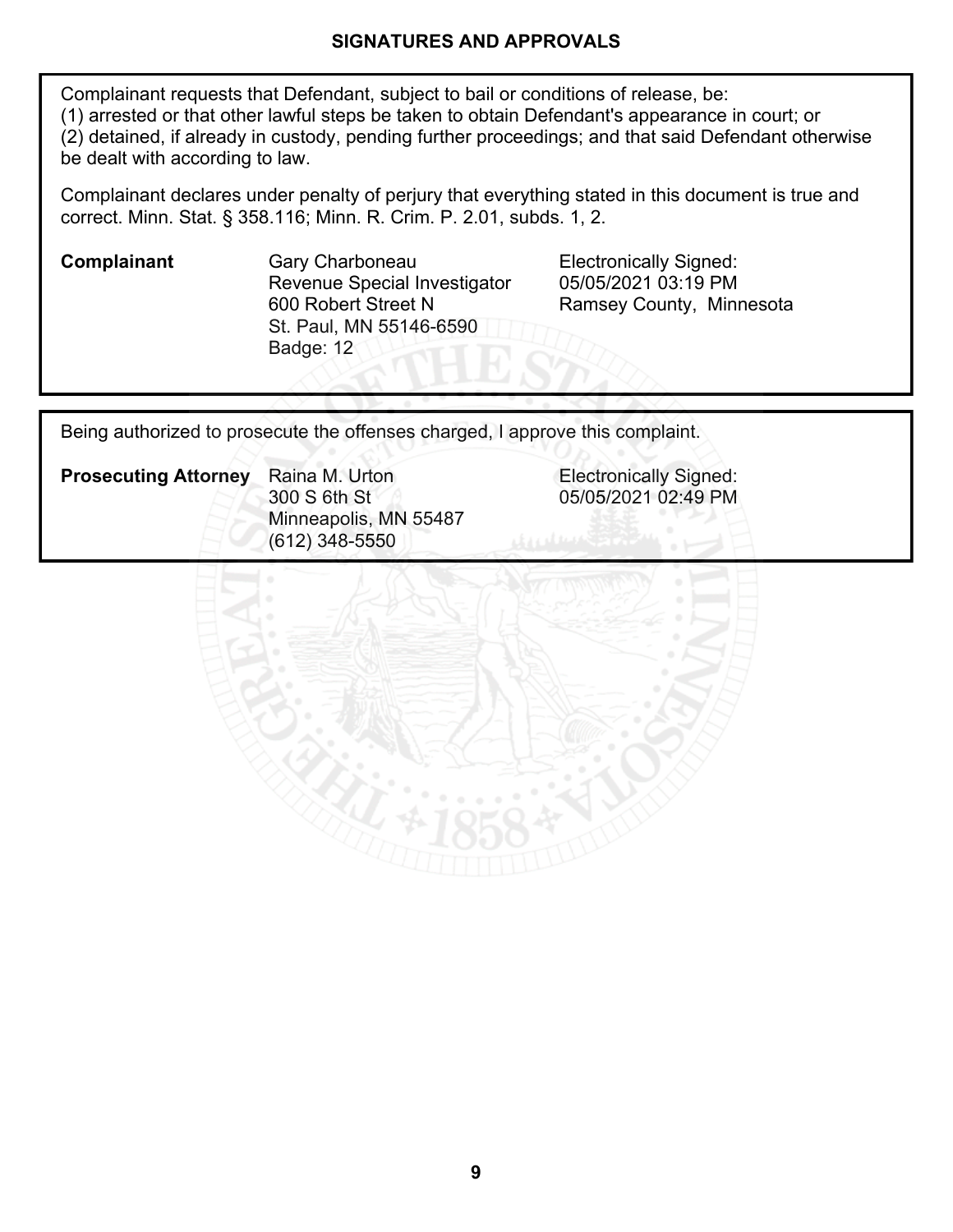#### **FINDING OF PROBABLE CAUSE**

From the above sworn facts, and any supporting affidavits or supplemental sworn testimony, I, the Issuing Officer, have determined that probable cause exists to support, subject to bail or conditions of release where applicable, Defendant's arrest or other lawful steps be taken to obtain Defendant's appearance in court, or Defendant's detention, if already in custody, pending further proceedings. Defendant is therefore charged with the above-stated offense(s).

# **X SUMMONS**

THEREFORE YOU, THE DEFENDANT, ARE SUMMONED to appear as directed in the Notice of Hearing before the above-named court to answer this complaint.

IF YOU FAIL TO APPEAR in response to this SUMMONS, a WARRANT FOR YOUR ARREST shall be issued.



To the Sheriff of the above-named county; or other person authorized to execute this warrant: I order, in the name of the State of Minnesota, that the Defendant be apprehended and arrested without delay and brought promptly before the court (if in session), and if not, before a Judge or Judicial Officer of such court without unnecessary delay, and in any event not later than 36 hours after the arrest or as soon as such Judge or Judicial Officer is available to be dealt with according to law.

*Execute in MN Only Execute Nationwide Execute in Border States*



Since the Defendant is already in custody, I order, subject to bail or conditions of release, that the Defendant continue to be detained pending further proceedings.

Bail: \$0.00 Conditions of Release:

This complaint, duly subscribed and sworn to or signed under penalty of perjury, is issued by the undersigned Judicial Officer as of the following date: May 5, 2021.

**Judicial Officer** Luis Bartolomei

District Court Judge

Electronically Signed: 05/05/2021 04:13 PM

Sworn testimony has been given before the Judicial Officer by the following witnesses:

| <b>COUNTY OF HENNEPIN</b><br><b>STATE OF MINNESOTA</b> |                                                                                                                                                        |  |  |  |
|--------------------------------------------------------|--------------------------------------------------------------------------------------------------------------------------------------------------------|--|--|--|
| <b>State of Minnesota</b><br>Plaintiff<br>VS.          | LAW ENFORCEMENT OFFICER RETURN OF SERVICE<br>I hereby Certify and Return that I have served a copy of this<br>Summons upon the Defendant herein named. |  |  |  |
| <b>Xu Sheng Wang</b><br>Defendant                      | Signature of Authorized Service Agent:                                                                                                                 |  |  |  |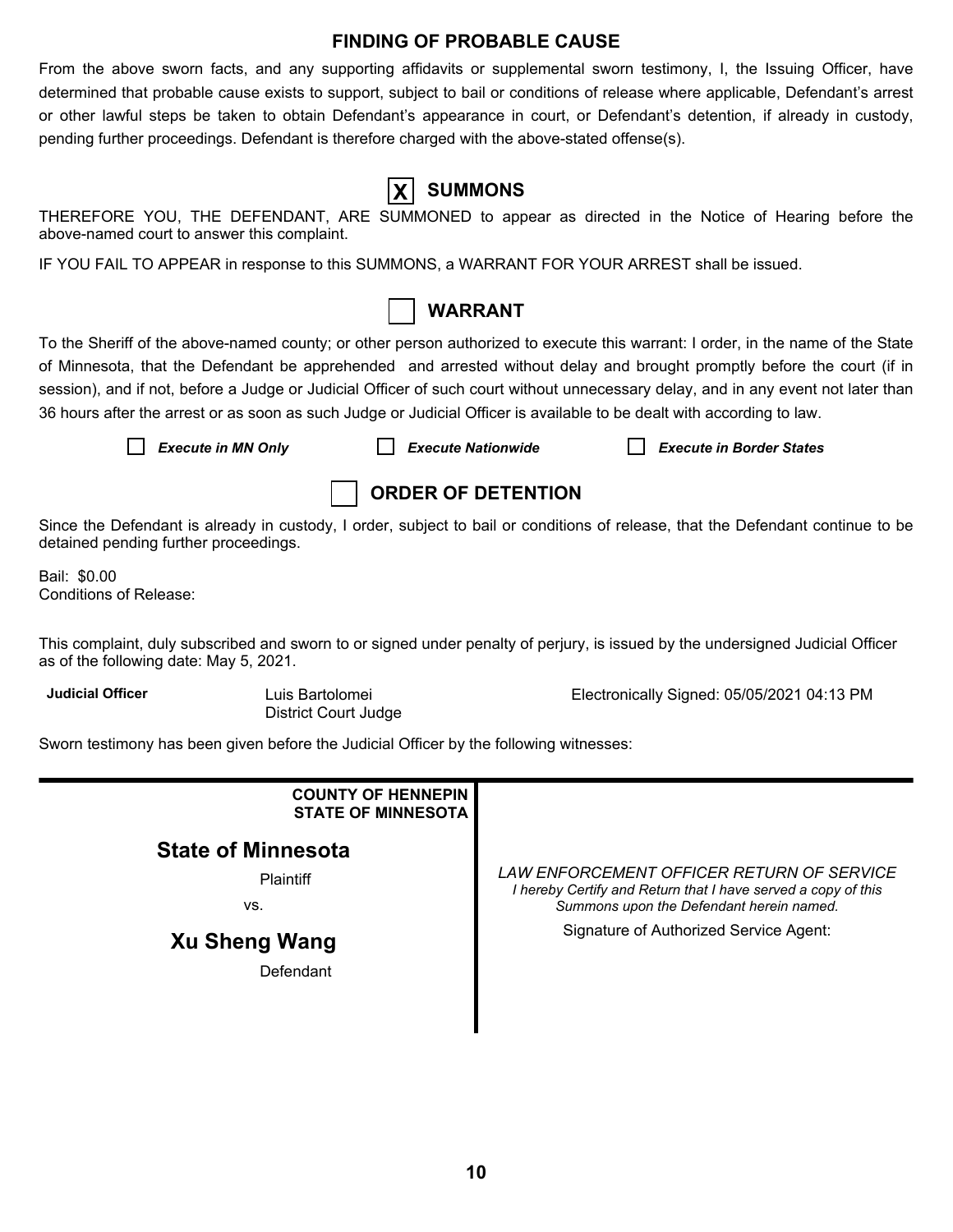## **DEFENDANT FACT SHEET**

| Name:                                            | Xu Sheng Wang                                                                                         |
|--------------------------------------------------|-------------------------------------------------------------------------------------------------------|
| DOB:                                             | 12/07/1975                                                                                            |
| <b>Address:</b>                                  | 3950 Alvarado Lane N<br>Plymouth, MN 55446                                                            |
| <b>Alias Names/DOB:</b>                          | Jacky Wang<br>DOB:                                                                                    |
| SID:                                             |                                                                                                       |
| Height:                                          |                                                                                                       |
| Weight:                                          |                                                                                                       |
| <b>Eye Color:</b>                                |                                                                                                       |
| <b>Hair Color:</b>                               |                                                                                                       |
| Gender:                                          | <b>MALE</b>                                                                                           |
| Race:                                            |                                                                                                       |
| <b>Fingerprints Required per Statute:</b>        | Yes                                                                                                   |
| Fingerprint match to Criminal History Record: No |                                                                                                       |
| Driver's License #:                              |                                                                                                       |
| SILS Person ID#:                                 | 876253                                                                                                |
| <b>SILS Tracking No.</b>                         | 3157125                                                                                               |
| <b>Case Scheduling Information:</b>              | Felony Person Crimes case from Complex Crimes team<br>Co-Defendants Su Qian and Raku Sushi and Lounge |
| .                                                |                                                                                                       |

**Alcohol Concentration:**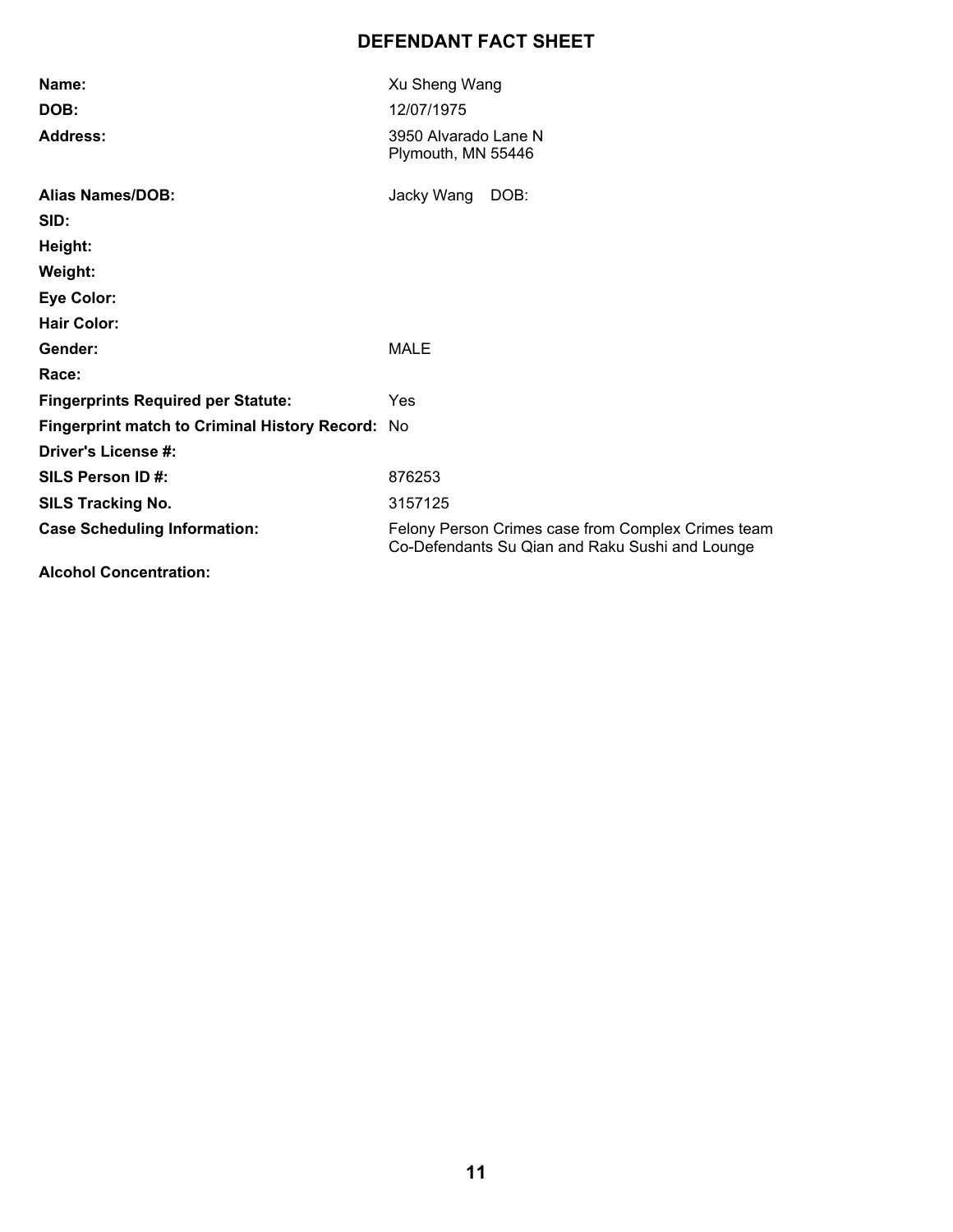# **STATUTE AND OFFENSE GRID**

| Cnt<br><b>Nbr</b> | <b>Statute</b><br><b>Type</b> | <b>Offense</b><br>Date(s) | <b>Statute Nbrs and Descriptions</b>                                         | <b>Offense</b><br>Level | <b>MOC</b> | <b>GOC</b> Controlling<br><b>Agencies</b> | Case<br><b>Numbers</b> |
|-------------------|-------------------------------|---------------------------|------------------------------------------------------------------------------|-------------------------|------------|-------------------------------------------|------------------------|
| 1                 | Charge                        | 4/20/2016                 | 289A.63.2(b)<br>Taxes-false or fraudulent<br>returns-preparation-aid, advise | Felony                  | Y1510      | MN062025Y                                 | 18000021               |
|                   | Penalty                       | 4/20/2016                 | 609.03.1<br>Punishment When Not Otherwise<br>Fixed-Felony                    | Felony                  | Y1510      | MN062025Y                                 | 18000021               |
| 2                 | Charge                        | 5/20/2016                 | 289A.63.2(b)<br>Taxes-false or fraudulent<br>returns-preparation-aid, advise | Felony                  | Y1510      | MN062025Y                                 | 18000021               |
|                   | Penalty                       | 5/20/2016                 | 609.03.1<br><b>Punishment When Not Otherwise</b><br>Fixed-Felony             | Felony                  | Y1510      | MN062025Y                                 | 18000021               |
| 3                 | Charge                        | 6/20/2016                 | 289A.63.2(b)<br>Taxes-false or fraudulent<br>returns-preparation-aid, advise | Felony                  | Y1510      | MN062025Y                                 | 18000021               |
|                   | Penalty                       | 6/20/2016                 | 609.03.1<br>Punishment When Not Otherwise<br>Fixed-Felony                    | Felony                  | Y1510      | MN062025Y                                 | 18000021               |
| 4                 | Charge                        | 7/20/2016                 | 289A.63.2(b)<br>Taxes-false or fraudulent<br>returns-preparation-aid, advise | Felony                  | Y1510      | MN062025Y                                 | 18000021               |
|                   | Penalty                       | 7/20/2016                 | 609.03.1<br>Punishment When Not Otherwise<br>Fixed-Felony                    | Felony                  | Y1510      | MN062025Y                                 | 18000021               |
| 5                 | Charge                        | 8/17/2016                 | 289A.63.2(b)<br>Taxes-false or fraudulent<br>returns-preparation-aid, advise | Felony                  | Y1510      | MN062025Y                                 | 18000021               |
|                   | Penalty                       | 8/17/2016                 | 609.03.1<br>Punishment When Not Otherwise<br>Fixed-Felony                    | Felony                  | Y1510      | MN062025Y                                 | 18000021               |
| 6                 | Charge                        | 9/16/2016                 | 289A.63.2(b)<br>Taxes-false or fraudulent<br>returns-preparation-aid, advise | Felony                  | Y1510      | MN062025Y                                 | 18000021               |
|                   | Penalty                       | 9/16/2016                 | 609.03.1<br>Punishment When Not Otherwise<br>Fixed-Felony                    | Felony                  | Y1510      | MN062025Y                                 | 18000021               |
| 7                 | Charge                        | 10/17/2016                | 289A.63.2(b)<br>Taxes-false or fraudulent<br>returns-preparation-aid, advise | Felony                  | Y1510      | MN062025Y                                 | 18000021               |
|                   | Penalty                       | 10/17/2016                | 609.03.1<br>Punishment When Not Otherwise<br>Fixed-Felony                    | Felony                  | Y1510      | MN062025Y                                 | 18000021               |
| 8                 | Charge                        | 11/21/2016                | 289A.63.2(b)<br>Taxes-false or fraudulent<br>returns-preparation-aid, advise | Felony                  | Y1510      | MN062025Y                                 | 18000021               |
|                   | Penalty                       | 11/21/2016                | 609.03.1<br><b>Punishment When Not Otherwise</b><br>Fixed-Felony             | Felony                  | Y1510      | MN062025Y                                 | 18000021               |
| 9                 | Charge                        | 12/19/2016                | 289A.63.2(b)<br>Taxes-false or fraudulent<br>returns-preparation-aid, advise | Felony                  | Y1510      | MN062025Y                                 | 18000021               |
|                   | Penalty                       | 12/19/2016                | 609.03.1<br>Punishment When Not Otherwise<br>Fixed-Felony                    | Felony                  | Y1510      | MN062025Y                                 | 18000021               |
| 10                | Charge                        | 1/20/2017                 | 289A.63.2(b)<br>Taxes-false or fraudulent<br>returns-preparation-aid, advise | Felony                  | Y1510      | MN062025Y                                 | 18000021               |
|                   | Penalty                       | 1/20/2017                 | 609.03.1                                                                     | Felony<br>12            | Y1510      | MN062025Y                                 | 18000021               |